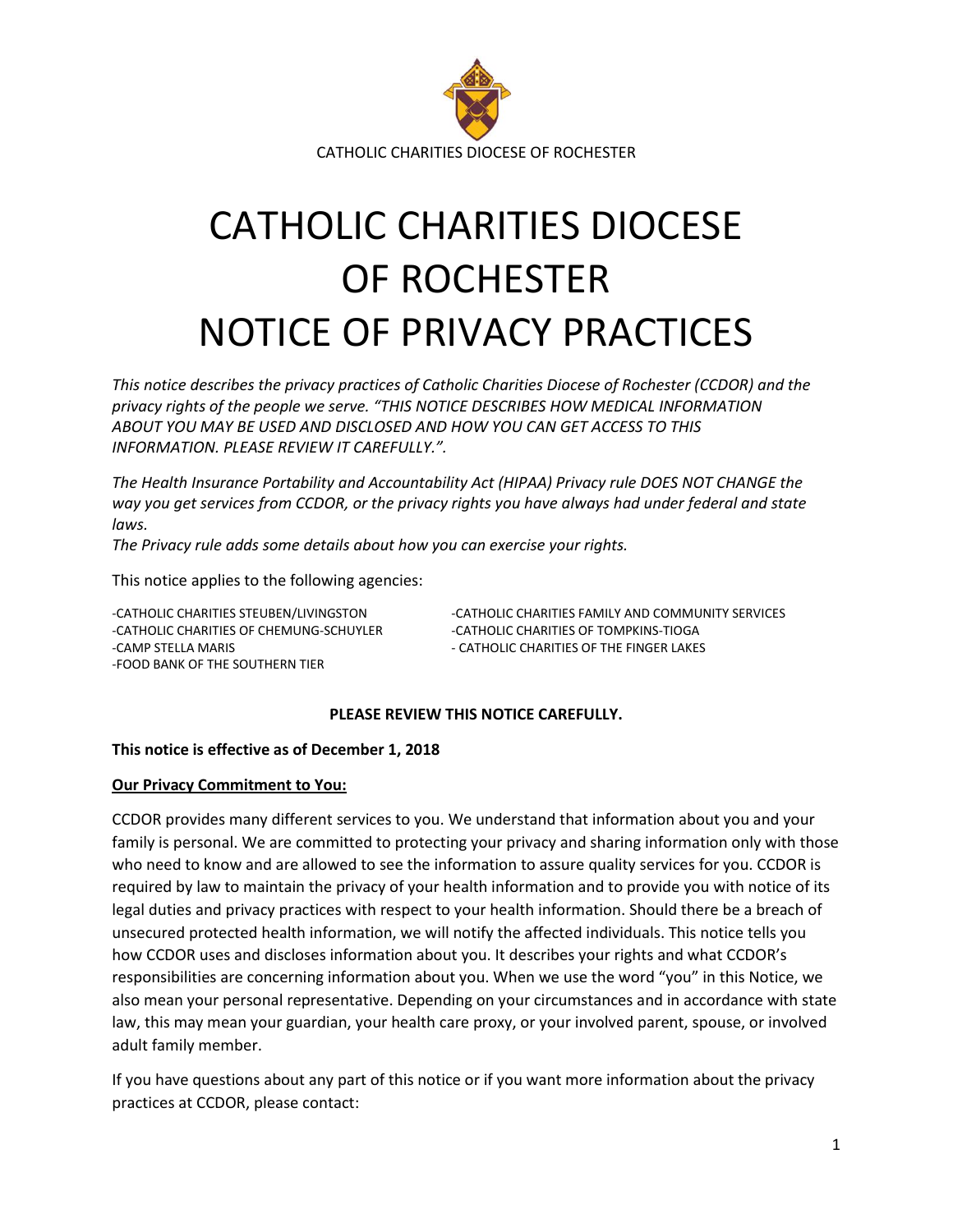

CATHOLIC CHARITIES DIOCESE OF ROCHESTER *Privacy Officer 1 Keuka Business Park, Penn Yan, NY 14527 Phone: (315) 536-2370 x505* Integrity Hotline 1-844-440-0093

# **Who will follow this Notice:**

All people who work for CCDOR are required and will follow the terms of the notice currently in effect. This includes employees, persons CCDOR contracts with who are authorized to enter information in your record or need to review your record to provide services to you, and volunteers who CCDOR allows to assist you.

# **What information is protected:**

All information that we create or keep that relates to your health or care and treatment, including but not limited to your name, address, birth date, social security number, your medical information, your service or treatment plan, and other information (including photographs or other images) about your care in our programs, is considered protected information. In this Notice, we refer to protected information as protected health information or "PHI". We create and collect information about you and we keep a record of the care and services you receive through this agency. The information about you is kept in a record; it may be in the form of paper documents in a chart or on a computer. We refer to the information that we create, collect, and keep as a "record" in this Notice.

# **Your Health Information Rights:**

- Unless otherwise required by law, your record is the physical property of CCDOR, but the information in it belongs to you and you have the right to have your information kept confidential. You have the following rights concerning your PHI:
- You have a right to see or inspect your PHI and obtain a copy of the information. Some exceptions apply, such information complied for use in court or administrative proceedings. *NOTE:* CCDOR requires you to make your request for records in writing to the Privacy Officer.
- You may request copies in paper format or in an electronic form such as a CD, portable device, or memory stick. In some instances, we may charge you for copies.
- If we deny your request to see your information, you have the right to request a review of that denial. The Chief Executive Office (CEO) will appoint a licensed health care professional to review the record and decide if you may have access to the record.
- You have the right to ask CCDOR to change or amend information that you believe is incorrect or incomplete. We may deny your request in some cases, for example, if the record was not created by CCDOR or if after reviewing you request, we believe the record is accurate and complete.
- You have the right to request a list of the disclosures that CCDOR has made of your PHI. The list, however, does not include certain disclosures, such as those made for treatment, payment, and health care operations, or disclosures made to you or made to others with your permission.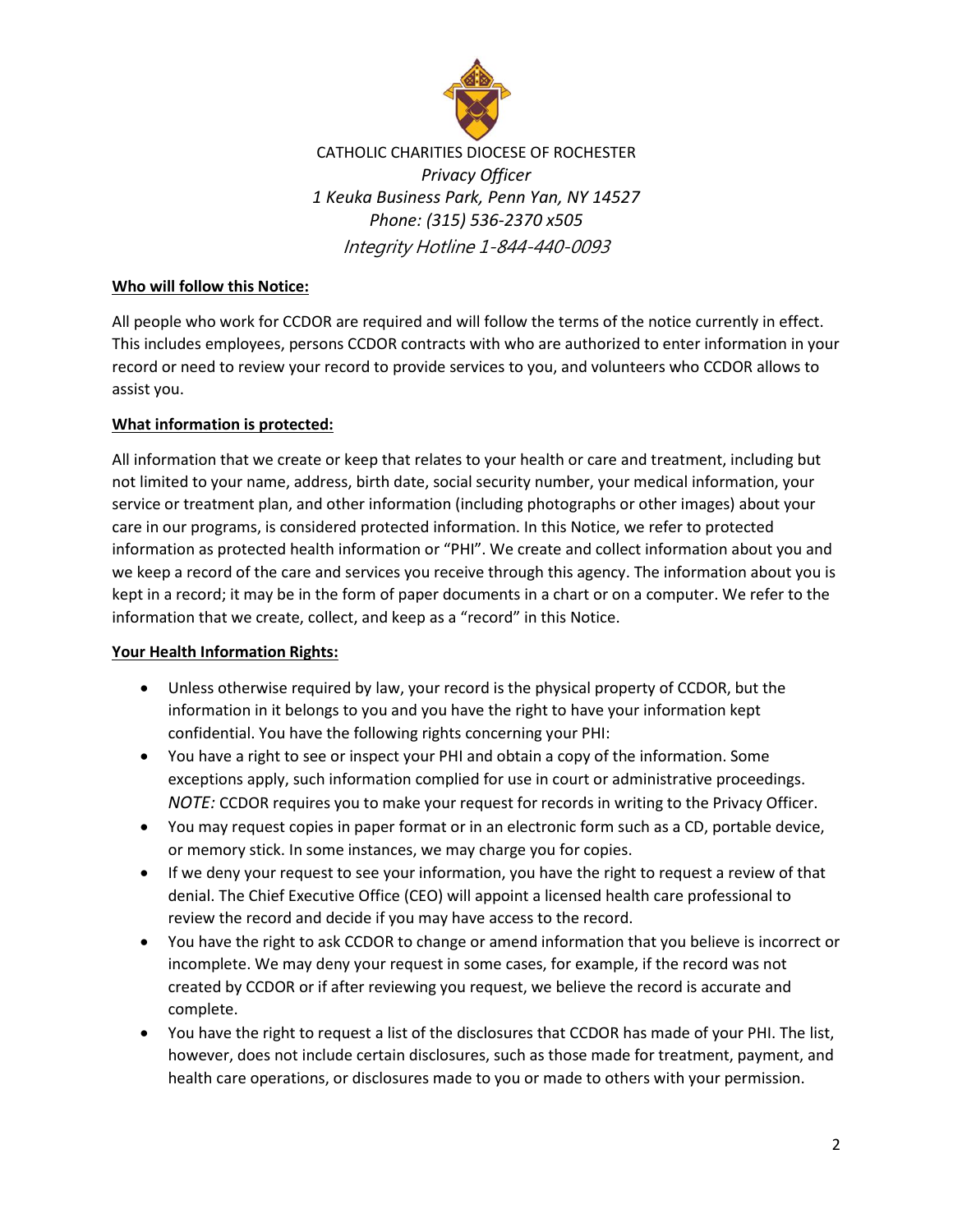

- You have the right to request a restriction on uses or disclosures of your health information related to treatment, payment, health care operations, and disclosures to involved family. CCDOR, however, is not required to agree to your request.
- You have the right to request that CCDOR communicates with you in a way that will help keep your information confidential. You may request alternate ways of communication with you or request that communications are forwarded to alternative locations.
- You have the right to limit disclosures to insurers if you have paid for the service completely out of pocket.
- You will be notified if there is a breach of unsecured PHI containing your information; we are required by federal law to provide notification to you.
- You have the right to request a paper copy of this notice of privacy practices upon request.
- To request access to your clinical information or to request any of the rights listed here, you may contact:

*Privacy Officer 1 Keuka Business Park, Penn Yan, NY 14527 Phone: (315) 536-2370 x505* Integrity Hotline 1-844-440-0093

We will require you to submit your requests in writing to the Privacy Officer.

*NOTE:* Other regulations may restrict access to HIV/AIDS information, federally protected education records, and federally protected drug and alcohol information. See any special authorizations or consent forms that will specify what information may be related and when, or contact the Privacy Officer listed above.

# **Our Responsibilities to You:**

We are required to:

- Maintain the privacy of your information in accordance with federal and state laws.
- Give you this Notice that tells you how we will keep your information private.
- Tell you if we are unable to agree to a limit on the use or disclosure that you request.
- Carry our reasonable requests to communicate information to you by special means or at other locations.
- Get your written permission to use or disclose your information except for the reason explain in this notice.
- We have the right to change our practices regarding the information we keep. If practices are changed, we will tell you by giving you a new notice. Notices will be posted on the covered affiliate agency websites listed above and on the CCDOR website: [www.CCDORrochester.org.](http://www.ccdorrochester.org/)

# **How Organization Uses and Discloses Your Health Information:**

CCDOR may use and disclose information without your permission for the purposes described below. For each of the categories of uses and disclosures, we explain what we mean and offer an example. Not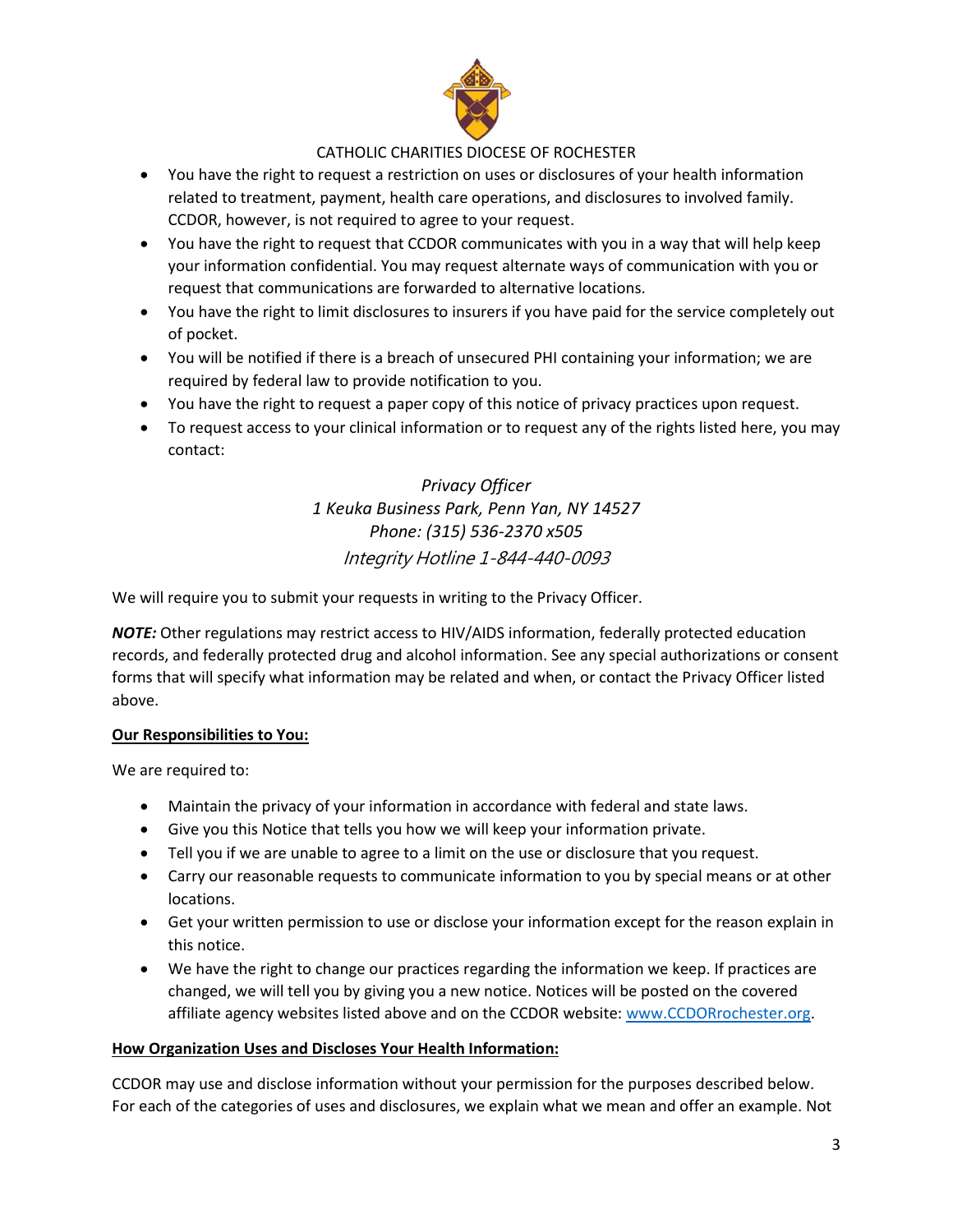

every use or disclosure is described, but all of the ways we will use or disclosure information will fall within these categories.

• **Treatment:** CCDOR will use your information to provide you with treatment and services. We may disclose information to doctors, nurses, psychologists, social workers, and other CCDOR personnel, volunteers, or interns who are involved in providing your care. For example, involved staff may discuss your information to develop and carry out your treatment or service plan and other CCDOR staff may share your information to coordinate different services you need, such as medical tests, respite care, transportation, etc. We may also need to disclose your information to other providers outside of CCDOR who are responsible for providing you with services.

• **Payment:** CCDOR will use your information so that we can bill and collect payment from you, a third party, an insurance company, Medicare or Medicaid, or other government agencies. For example, we may need to provide your health care insurer with information about the services you received in our agency or through one of our programs, so they will pay us for the services CCDOR rendered. In addition, we may disclose your information to receive prior approval for payment for services you may need.

• **Health Care Operations:** CCDOR will use clinical information for administrative operations. These uses and disclosures are necessary to operate CCDOR programs and to make sure all individuals receive appropriate, quality care. For example, we may use information for quality improvement to review our treatment and services and to evaluate the performance of our staff in serving you.

We may also disclose information to clinicians and other personnel for on-the-job training. We will share your health information with other CCDOR staff for the purposes of obtaining legal services from our attorneys, conducting fiscal audits, and for fraud and abuse detection and compliance through our Compliance Program. We may also disclose information to our business partners who need access to the information to perform administrative or professional services on our behalf.

#### **Other Uses and Disclosures that Do Not Require Your Permission:**

In addition to treatment, payment, and health care operations, CCDOR will use your information without your permission for the following reasons:

• When we are required to do so by federal or state law.

• For public health reasons, including prevention and control of disease, injury or disability, reporting births and deaths, reporting child abuse or neglect, reporting reactions to medication or problems with products, and to notify people who may have been exposed to a disease or are at risk of spreading the disease.

• To report domestic violence and adult abuse or neglect to government authorities if necessary to prevent serious harm.

• For health oversight activities, including audits, investigations, surveys and inspections, and licensure. These activities are necessary for government to monitor the health care system, government programs, and compliance with civil rights laws. Health oversight activities do not include investigations that are not related to the receipt of health care or receipt of government benefits in which you are the subject.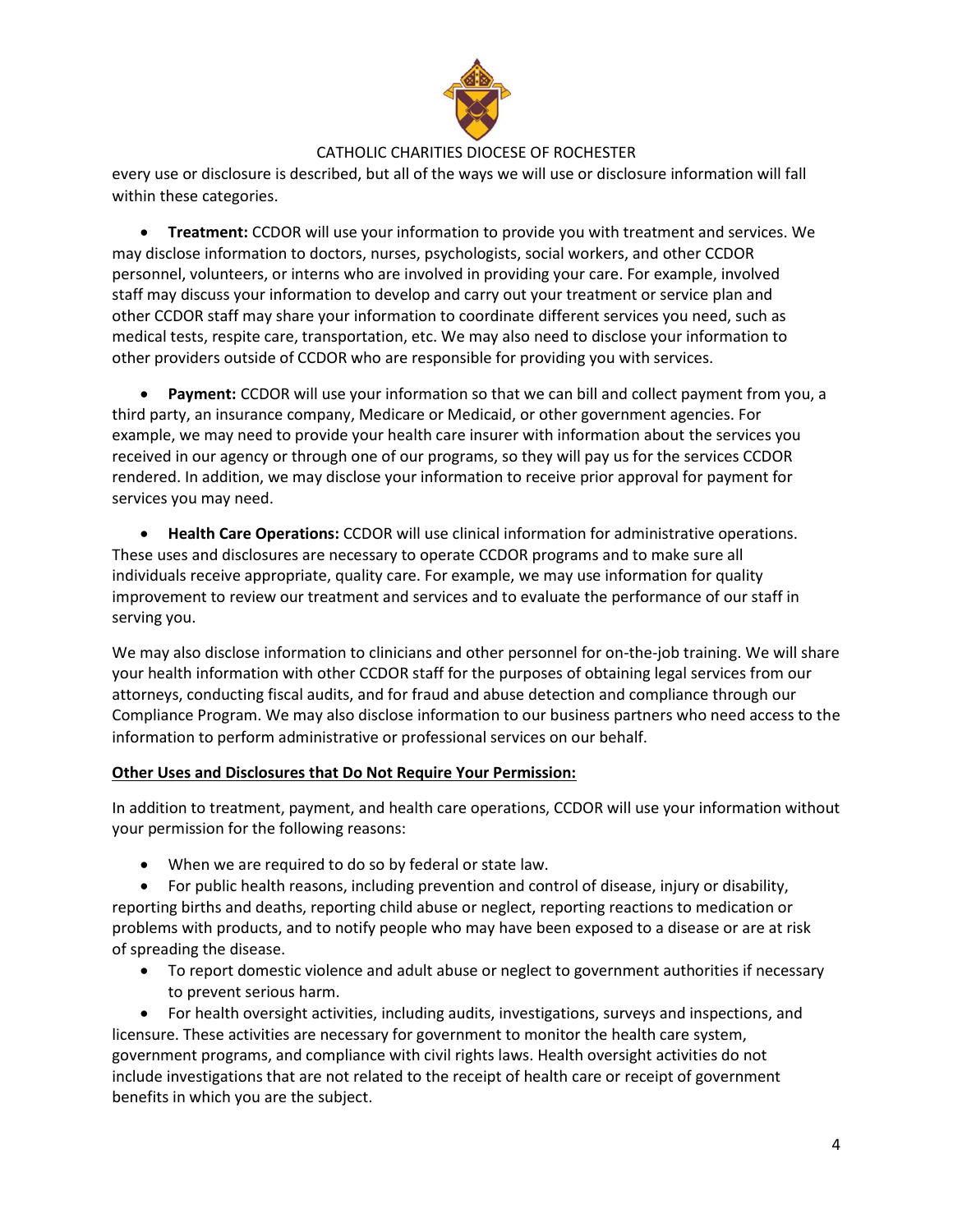

• For judicial and administrative proceedings, including hearings and disputes. If you are involved in a court or administrative proceeding, we will disclose information if the judge or presiding officer orders us to share the information.

• For law enforcement purposes, in response to a court order or subpoena, to report a possible crime, to identify a suspect or witness or missing person, to provide identifying data in connection with a criminal investigation, and to the district attorney in furtherance of a criminal investigation of client abuse.

• Upon your death, to coroners or medical examiners for identification purposes or to determine cause of death, and to funeral directors to allow them to carry out their duties.

• To organ procurement organizations to accomplish cadaver, eye, tissue, or organ donations in compliance with state law.

• For research purposes when you have agreed to participate in the research and the Privacy Oversight Committee has approved the use of the clinical information for the research purposes.

- To prevent or lessen a serious and imminent threat to your health and safety or someone else's.
- To authorized federal officials for intelligence and other national security activities authorized by law or to provide protective services to the President and other officials.
	- To correctional institutions or law enforcement officials if you are an inmate and the information

is necessary to provide you with health care, protect your health and safety or that of others, or for the safety of the correctional institution.

• To governmental agencies that administer public benefits if necessary to coordinate the covered functions of the programs.

# **Uses and Disclosures that Require Your Agreement:**

CCDOR may disclose information to the following persons if we tell you we are going to use or disclose it and you agree or do not object:

- To **family members and personal representatives** who are involved in your care if the information is relevant to their involvement and to notify them of your condition and location.
- To **disaster relief organizations** that need to notify your family about your condition and location should a disaster occur.
- For **fundraising** purposes, we may disclose information to a charitable program that assists us in fundraising with your permission. You have the right to refuse or opt out of receiving such communications.
- For **marketing** of health- related services, we will not use your health information for marketing communications without your written permission.
- To disclose **psychotherapy** notes, we will not disclose psychotherapy notes without your written authorization.

# **Authorization Required for All Other Uses and Disclosures:**

• For all other types of uses and disclosures not described in this Notice, CCDOR will use or disclose information only with a written authorization signed by you that states who may receive the information, what information is to be shared, the purpose of the use or disclosure and an expiration for the authorization. Written authorizations are always required for the sale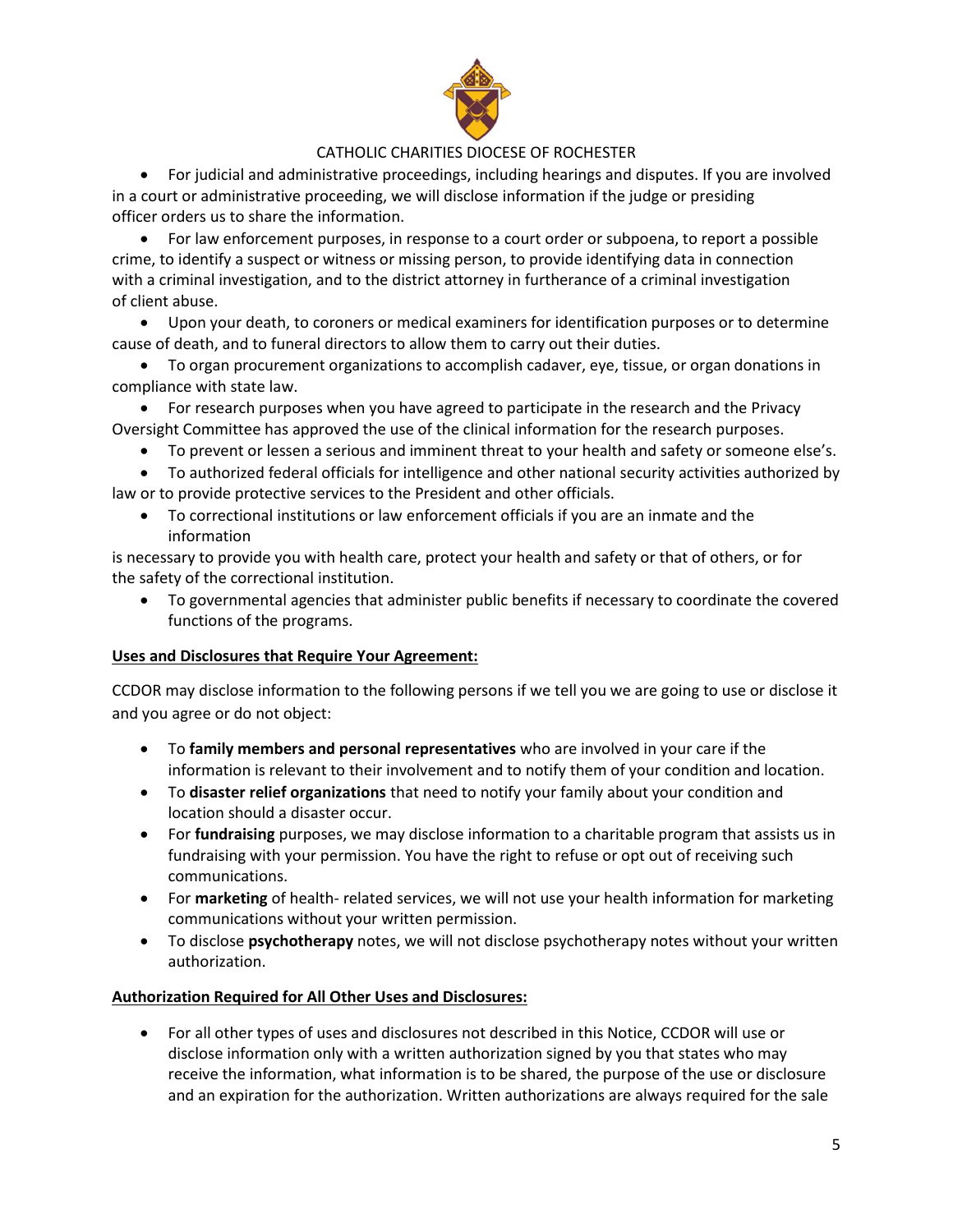

of PHI and use and disclosure for marketing purposes, such as agency newsletters and press releases.

**Note:** If you cannot give permission due to an emergency, CCDOR may release information in your best interest. We must tell you as soon possible after releasing the information.

You may revoke your authorization at any time. If you revoke your authorization in writing, we will no longer use or disclose your information for the reasons stated in your authorization. We cannot, however, take back disclosures we made before you revoked, and we must retain information that indicates the services we have provided to you.

#### **Changes to this Notice:**

**We reserve the right to change this Notice**. We reserve the right to make changes to terms described in this Notice and to make the new notice terms effective to all information that CCDOR maintains. We will post the new notice with the effective date on our website at www.CCDORrochester.org and in our facilities. In addition, we will offer you a copy of the revised notice at your next scheduled service planning meeting.

#### **Complaints:**

If you believe your privacy rights have been violated, you may file a complaint with:

# *Privacy Officer 1 Keuka Business Park, Penn Yan, NY 14527 Phone: (315) 536-2370 x505 Integrity Hotline 1-844-440-0093*

• Or, you may contact the Director of Office for Civil Rights, U.S. Department of Health and Human Services, 200 Independence Avenue, S.W., Room 509F HHH Bldg., Washington, D.C. 20201, Secretary of the Department of Health and Human Services. You may call them at (877) 696- 6775

or write to them at 200 Independence Ave. S.W., HHH Building Room 509H, Washington DC, 20201.

• You may file a grievance with the Office of Civil Rights by calling or writing Region II – US Department of Health and Human Services, Jacob Javits Federal Building, 26 Federal Plaza, Suite 3312, New York, New York 10278, Voice Phone (800) 368-1019, FAX (212) 264-3039, TDD (088) 537-7697

All complaints must be submitted in writing. You will not be penalized for filing a complaint.

Health information Privacy Information in Multiple Languages:

- 中文 Chinese
- 简体中文 Simplified Chinese
- 한국어 Korean
- Polski Polish